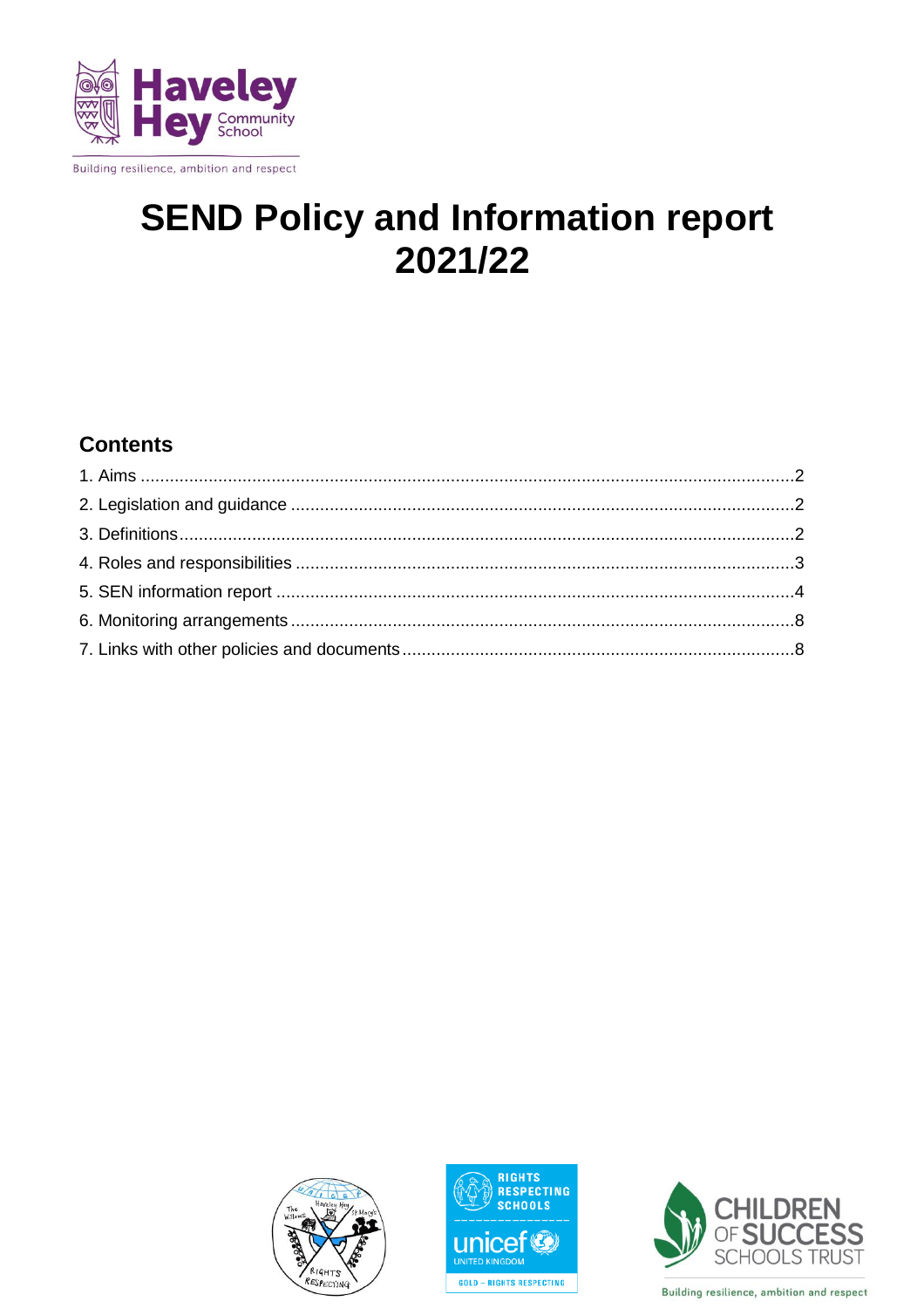

**1. Aims**

# Our SEN policy and information report aims to:

- Set out how our school will support and make provision for pupils with special educational needs (SEN)
- Explain the roles and responsibilities of everyone involved in providing for pupils with SEN

As a trust we are committed to placing the Convention on the Rights of the Child at the heart of our ethos and values.

Our approach to meeting the needs of children with special and additional needs supports the rights to:

- Not be discriminated against for any reason, including your race, colour, sex, language, religion, opinion, origin, social or economic status, disability, birth, or any other quality of your parents or guardians (Article 2).
- Say freely what you think should happen and to have your opinion taken into account, when adults are making decisions that affect you (Article 12).
- Special care, support and education, if you have a disability, so that you can lead a full and independent life and participate in the community to the best of your ability (Article 23).
- Have a free and compulsory primary education. School discipline should respect your rights and dignity (Article 28).
- An education that develops your personality, talents, mental and physical abilities. It should prepare you for active participation in a free society, and encourage you to respect your own culture and other people's culture (Article 29).
- Rest, have leisure, play and participate in cultural and artistic activities (Article 31).

As a trust we believe that parents are an integral part of their child's education and we will always involve families in decision making processes.

# **2. Legislation and guidance**

This policy and information report is based on the statutory [Special Educational Needs and](https://www.gov.uk/government/uploads/system/uploads/attachment_data/file/398815/SEND_Code_of_Practice_January_2015.pdf)  [Disability \(SEND\) Code of Practice](https://www.gov.uk/government/uploads/system/uploads/attachment_data/file/398815/SEND_Code_of_Practice_January_2015.pdf) and the following legislation:

- [Part 3 of the Children and Families Act 2014,](http://www.legislation.gov.uk/ukpga/2014/6/part/3) which sets out schools' responsibilities for pupils with SEN and disabilities
- [The Special Educational Needs and Disability Regulations 2014,](http://www.legislation.gov.uk/uksi/2014/1530/contents/made) which set out schools' responsibilities for education, health and care (EHC) plans, SEN co-ordinators (SENCOs) and the SEN information report

# **3. Definitions**

A pupil has SEN if they have a learning difficulty or disability which calls for special educational provision to be made for them. They have a learning difficulty or disability if they have:

A significantly greater difficulty in learning than the majority of others of the same age, or

 A disability which prevents or hinders them from making use of facilities of a kind generally provided for others of the same age in mainstream schools







Building resilience, ambition and respect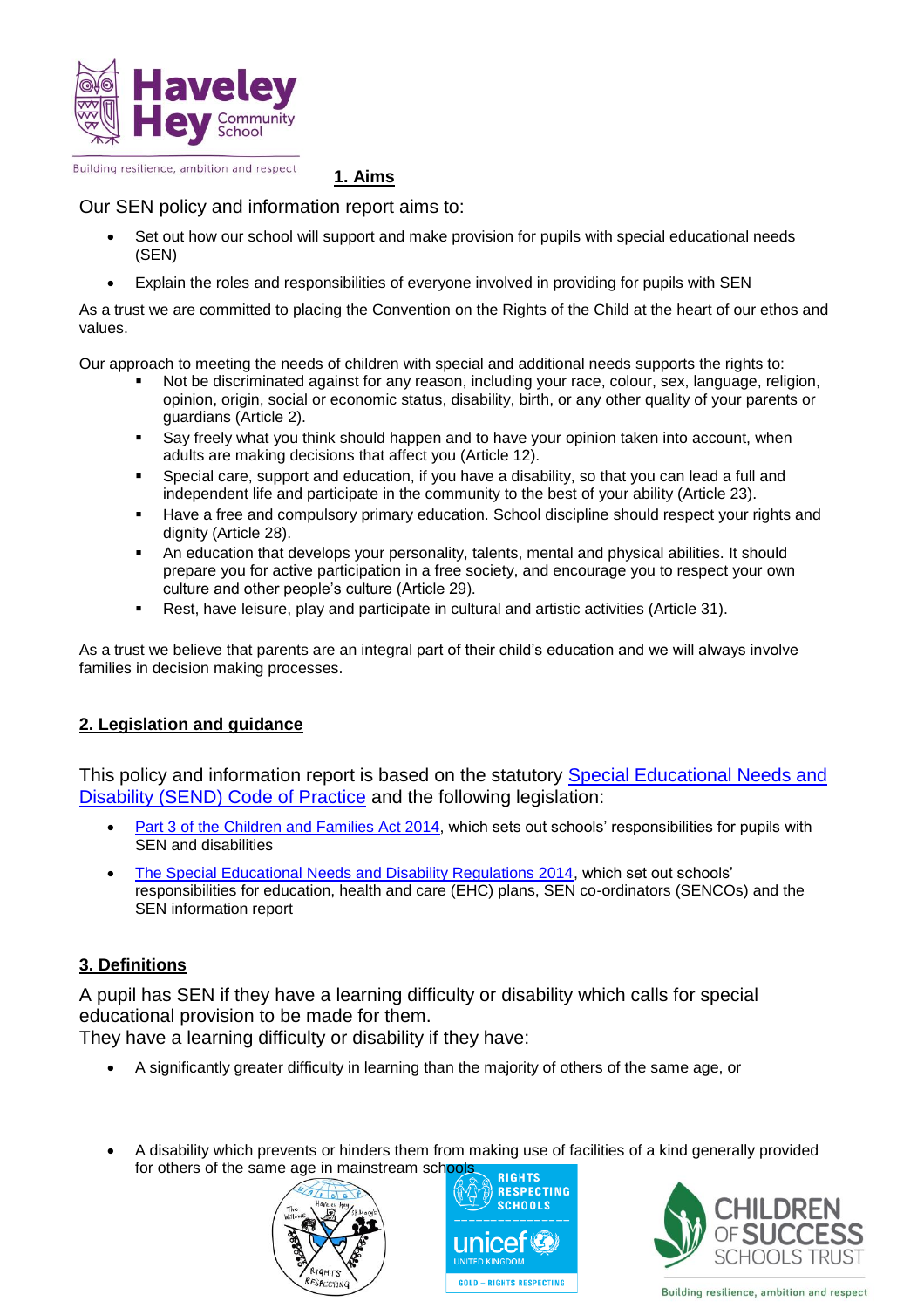

Special educational provision is educational or training provision that is additional to, or different from, that made generally for other children or young people of the same age by mainstream schools.

#### **4. Roles and responsibilities**

# **4.1 The SENCO**

The SENCO at Haveley Hey Community school is Rebecca Mitchell [\(r.mitchell@haveleyhey.manchester.sch.uk\)](mailto:r.mitchell@haveleyhey.manchester.sch.uk)

They will:

- Work with the Head of School and SEN governor to determine the strategic development of the SEN policy and provision in the school
- Have day-to-day responsibility for the operation of this SEN policy and the co-ordination of specific provision made to support individual pupils with SEN, including those who have EHC plans
- Provide professional guidance to colleagues and work with staff, parents, and other agencies to ensure that pupils with SEN receive appropriate support and high quality teaching
- Advise on the graduated approach to providing SEN support
- Advise on the deployment of the school's delegated budget and other resources to meet pupils' needs effectively
- Be the point of contact for external agencies, especially the local authority and its support services
- Liaise with potential next providers of education to ensure pupils and their parents are informed about options and a smooth transition is planned
- Work with the Head of School and governing board to ensure that the school meets its responsibilities under the Equality Act 2010 with regard to reasonable adjustments and access arrangements
- Ensure the school keeps the records of all pupils with SEN up to date

#### **4.2 The SEN governor**

The SEN governor will:

- Help to raise awareness of SEN issues at governing board meetings
- Monitor the quality and effectiveness of SEN and disability provision within the school and update the governing board on this
- Work with the Head of School and SENCO to determine the strategic development of the SEN policy and provision in the school
- The SEND governor at Haveley Hey is Mary Mallick

#### **4.3 The Head of School**

The Head of School will:

- Work with the SENCO and SEN governor to determine the strategic development of the SEN policy and provision in the school
- Have overall responsibility for the provision and progress of learners with SEN and/or a disability





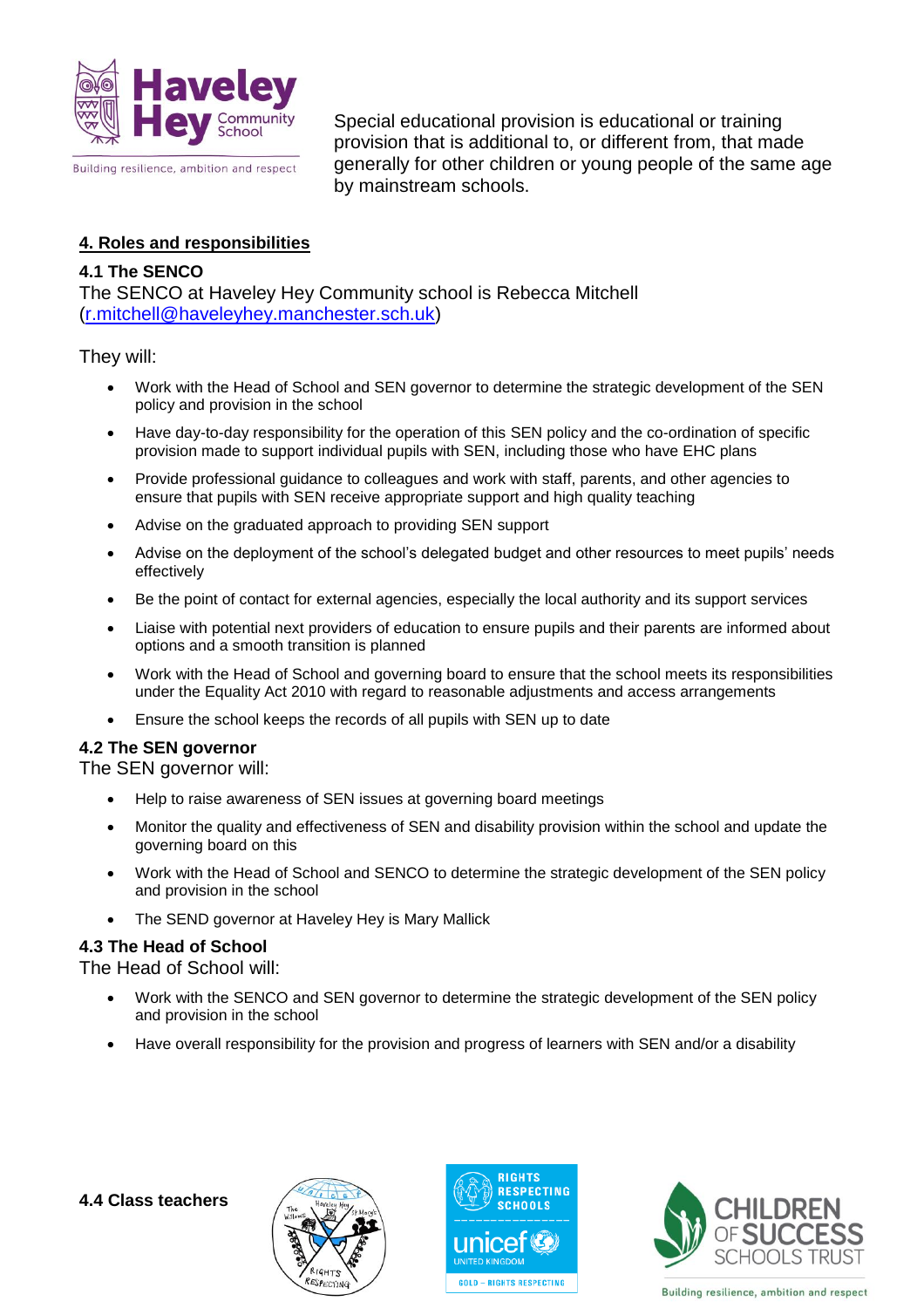

Each class teacher is responsible for:

The progress and development of every pupil in their class

Building resilience, ambition and respect

- Working closely with any teaching assistants or specialist staff to
- plan and assess the impact of support and interventions and how they can be linked to classroom teaching
- Working with the SENCO to review each pupil's progress and development and decide on any changes to provision
- Ensuring they follow this SEN policy

# **5. SEN information report**

# **5.1 The types of SEND our school provides for:**

We meet needs across the four areas of SEND: Physical and Sensory; Social Emotional and Mental Health; Cognition and Learning and Communication and Interaction.

Usually, children may have difficulty with some or a combination of the following:

- Understanding information
- Reading writing or maths
- Expressing themselves
- Understanding others
- Organising themselves
- Sensory perception or physical mobility
- **Managing their behaviour**
- **Making friends or relating to others**
- Some or all of the work in school

Some children with more complex needs may have a range of difficulties which do not fit into just one category. Their main need is identified and strategies are implemented to ensure they make the best possible progress. At Haveley Hey we also run a smaller classroom provision for children identified as having more significant needs. The curriculum in this provision is adapted to meet the needs of those children and to support them in a range of different areas. Reading, writing and maths are taught in smaller groups to enable children to access their learning and make good progress. We also include lessons around communication, social skills and developing resilience.

#### **5. 2 Identification, Consultation and Assessing Need.**

We have a graduated approach to SEND.

At Haveley Hey we monitor children's progress through ongoing assessment and tracking to ensure we identify any needs as early as possible.

Class teachers use a range of learning styles to help children to learn. If a child experiences difficulties and is not making progress then this is raised as a concern as part of the regular pupil progress meetings and also with the SENCO or other specialist SEND staff within school.

Every child's progress is monitored by their class teacher on a regular basis. This can be in the form of: **Observation Discussion** Questioning Formal assessments Individualised programmes

National tests at stated points in the child's education





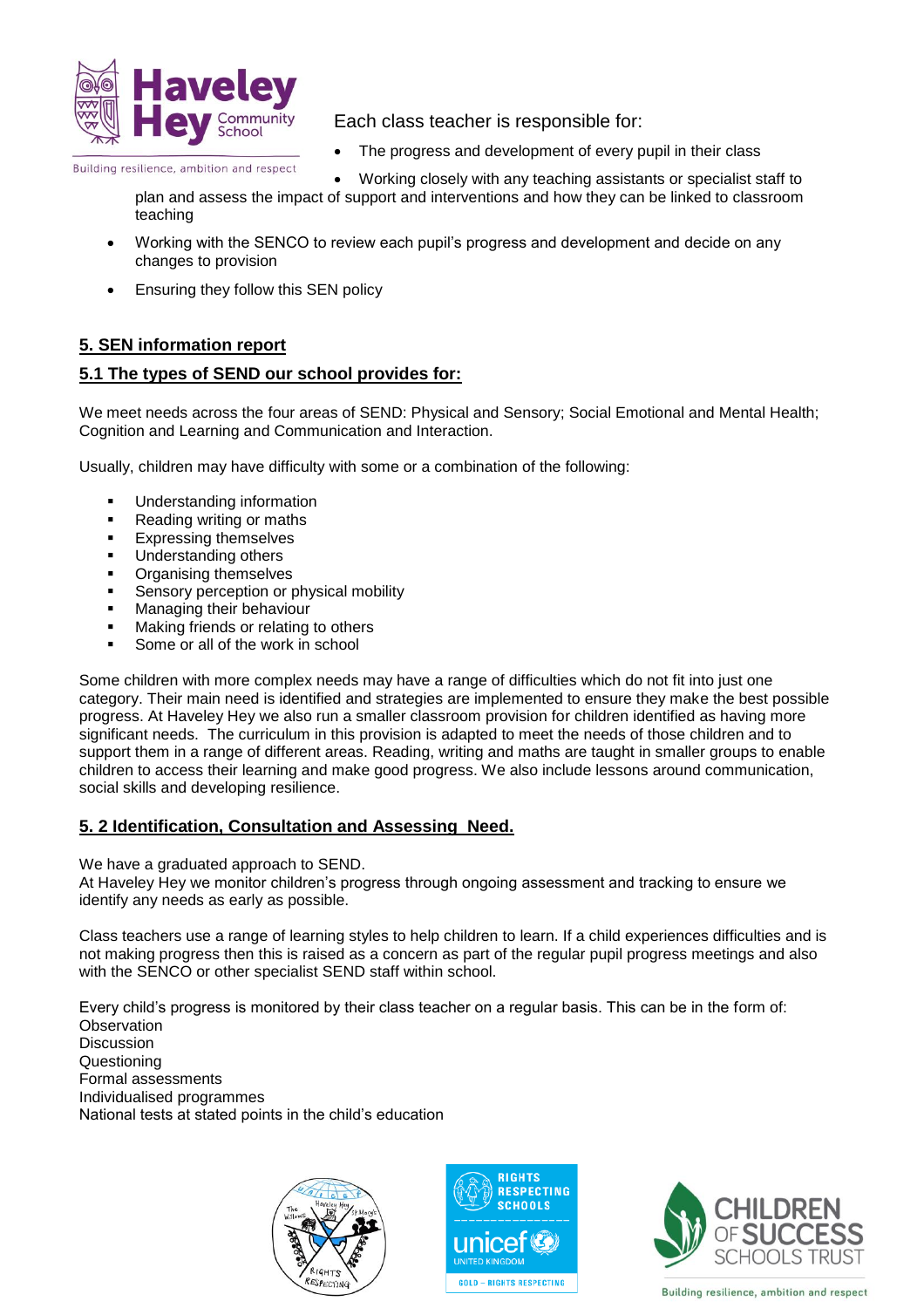

*.*

This ensures children are making progress towards specified outcomes for the strategy, intervention or programme.

When strategies and appropriate interventions are implemented, a letter may be used to inform the parent of a specific intervention and a meeting held in order for parents to gain information and expected outcomes. Sometimes it is more appropriate for the parents and the child to have a discussion with the class teacher and/or the SENCO or SEND teacher. As part of this discussion some next steps may be agreed together. We will take into account parental concerns.

Children with social, emotional and mental health needs may be identified through Safeguarding processes. At Haveley Hey there is a half-termly vulnerable children's meeting and children with these needs may be discussed there. There may be times where school staff feel that advice or assessment from a specialist practitioner is helpful and so a child may access: CAMHS; Educational Psychology; Speech and Language; Occupational Therapy; Sensory Outreach teachers for Hearing or Visual Impairment; Outreach support from local special schools or any other relevant service.

Identified children are monitored through the SEND register and this is updated at least annually in the autumn term. Parents will be made aware that their child in being monitored in this way at parents evenings. The majority of these children will be supported through differentiated work or specific strategies within the mainstream class.

Children with more complex needs may have a 'One Page Profile' which children and parents are encouraged to contribute to. Some children may also be set targets on an 'Individual Learning Plan'. When new targets are set children are encouraged, where possible, to add to those targets in order for them to be personalised.

Children who have an Educational, Health and Care plan have an annual review, where the views of parents, the child and other agencies involved are sought. This is in addition to the annual report and parents evenings.

#### **5.3 How Haveley Hey supports your child to access school life**

All children receive quality first provision, this means that a range of teaching styles and appropriate learning objectives are set for all children with a curriculum matched to their needs. An exciting experiential curriculum is used to stimulate and excite all children's learning.

Our school curriculum is open and accessible to all. To make sure this meets each child's needs we differentiate appropriately. This could be in small groups, with a specialist teacher or through personalised learning plans.

We endeavour to include all children in all activities making reasonable adjustments so they can take part in school, visits and residential trips where possible. Appropriate plans will be made for the provision of their personal care, dietary needs or medication. For further details please also see the school medication policy and accessibility plan on our website.

Haveley Hey was built in 2007. It was designed as a barrier free environment. This means that the corridors and toilets are wheelchair accessible and there is a lift to the first floor to ensure full access of the building. If children with disabilities require additional resources to access the school environment or their learning then the school ensures that these are in place and that those children and staff understand how to make good use of them. Occasionally the school may draw on the expertise of external colleagues, such as the outreach team from Lancasterian, occupational therapy or health professionals for advice for children with more individual needs.





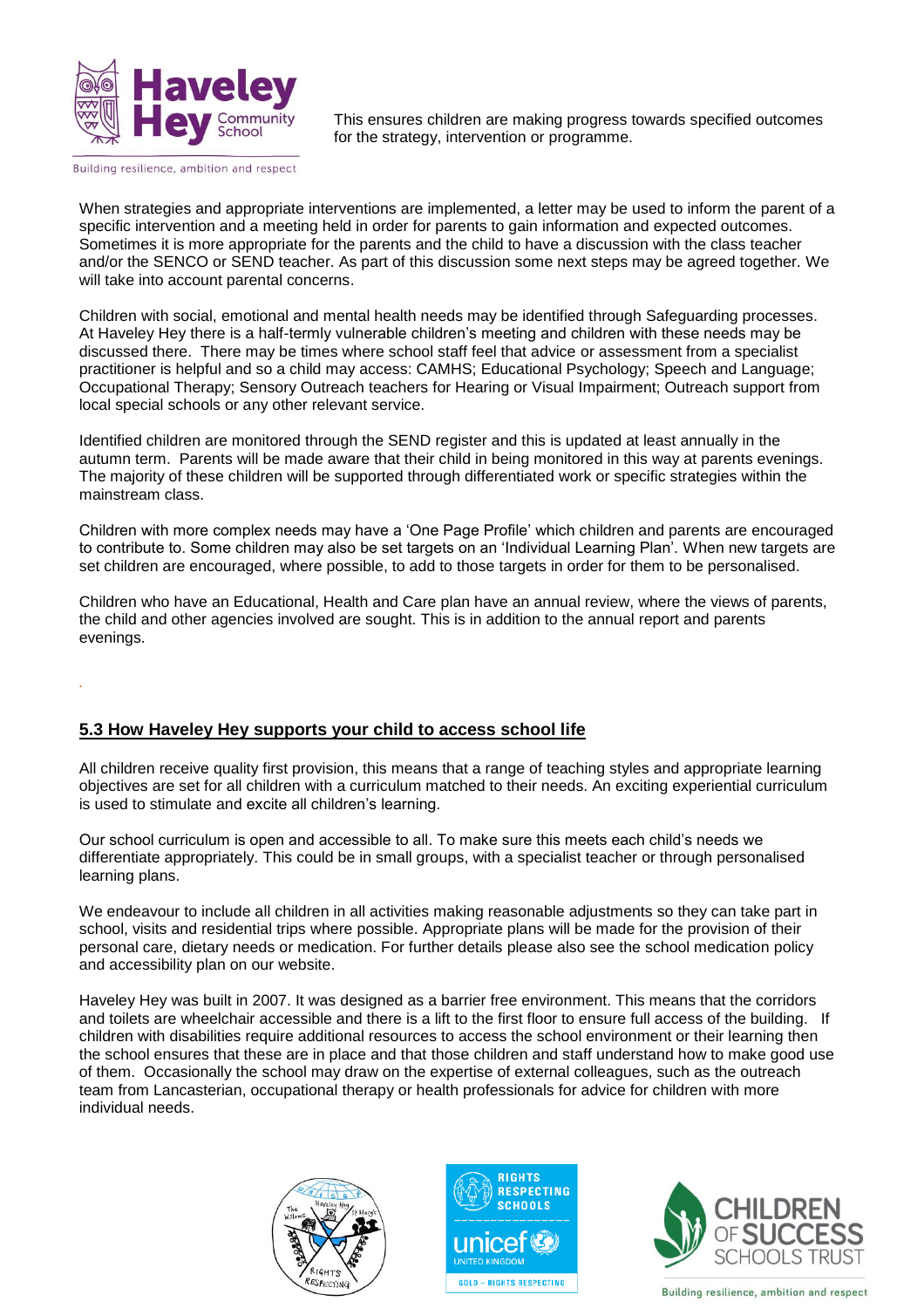

The school website can be translated into a number of different languages to enable access for families with English as an Additional Language. Haveley Hey can arrange translators for meetings with parents of children with SEND where appropriate.

If, despite a high level of intervention and support, a child continues to work well below national age related expectations or does not make the expected rate of progress, a number of professionals including an Educational Psychologist (EP) may be consulted by the school in order to reach a decision regarding future provision for your child. Parents/carers and children are always important partners in these discussions.

# **5.4 Expertise and specialists at The Haveley Hey**

Staff access regular training appropriate for their needs in order to support children. This can be through peer support, 1 to 1 training, groups or courses dependent upon the needs of the child.

In addition to the SENCO, the school employs an SEND teacher. The SEND teacher runs The Beehive provision for students with significant and complex needs (many of whom have EHC plans). She is also going to be running a Nurture Provision this year in the afternoons. The school employs two specialist reading teaching assistants who support the development of early readers across Key Stage 1 and into Foundation Stage. Currently there are 10 SEND teaching assistants in place to support specific children, the majority of whom either have EHC plans or are on a pathway towards assessment for this.

A behaviour mentor works full-time across all age-groups in school, with a focus on KS1 and 2 supporting emotional wellbeing and positive behaviours for learning. The school also offers a dedicated counselling service through the charity Place2Be. Identified children are offered either individual longer-term play-based counselling support or group provision through a 'Journey of Hope' resilience building intervention. Additionally a drop in Place2Talk service runs for four lunchtimes per week which children can self-refer to individually or with a friend. Parent counselling is also offered as part of this service and can help support children by supporting the adults who care for them.

In addition to the provision in school, specialist teachers and expert advice are sought to raise attainment and achievement for children including those who are looked after by the Local Authority. This can be in the form of specialists commissioned by school:

- multisensory literacy approaches for children with specific literacy difficulties
- Educational Psychology Services
- Speech and Language therapists
- Occupational Therapists
- Behaviour consultant
- Sensory support service
- Local special schools with outreach services eg Ashgate, Lancasterian
- Learning consultants

Along with any others that are felt appropriate to help to meet the needs of the child.

# **5.5 Supporting emotional and social development.**

Within school, the Rights of Every child are promoted through assemblies, emotional literacy based lessons and the school ethos. Children are aware that they can speak to any adult in school that they feel most comfortable with. Any issues are dealt with swiftly; please see our school anti bullying policy for more information along with the safeguarding policy.

All children from Reception age are able to access Place2Be, a child led therapy service which supports children's emotional and social development through a play approach. This is an 18 place service commissioned by school for those who need support at times of emotional and social difficulty. Every Looked after child is encouraged to access the service.





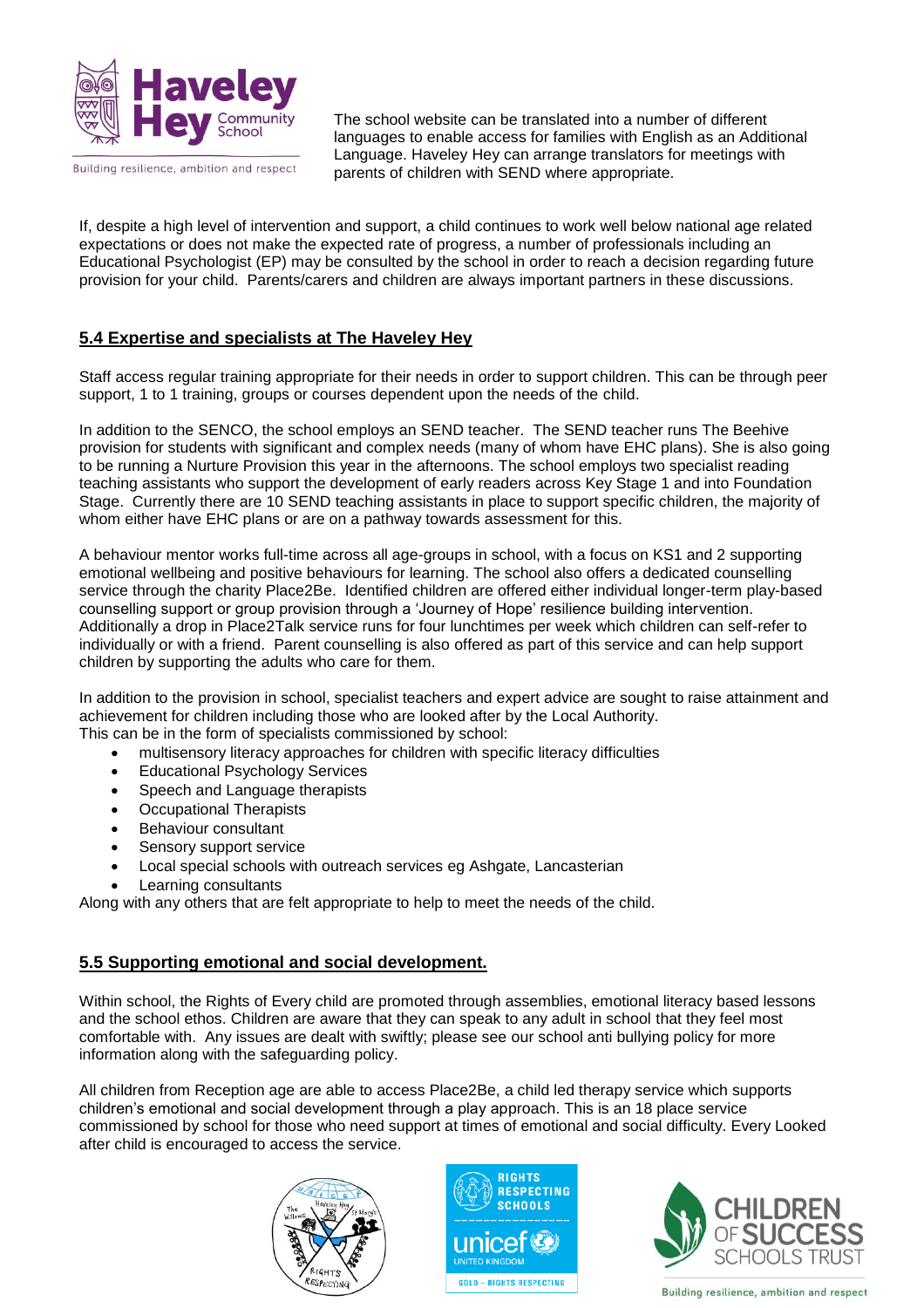

All Key Stage 2 children can choose to access Place2talk – giving them a chance to be heard in confidence with an adult who is not part of the teaching staff. This is self-referred by the child and issues pertinent to the child including any incidences of bullying can be discussed.

Parents are able to access the parent counsellor on a self-referral basis.

There are a number of services that school accesses in order to promote the wellbeing of individuals, these include:

- School nurse
- Child and Adult Mental Health services, Child and Parents service
- **Paediatricians**
- Local special schools with outreach services for emotional and social difficulties.

The views of LAC children and SEND children are sought regularly as part of an annual survey and more informally by the rights respecting council within school.

#### **5.6 Other agencies and services**

The Haveley Hey work with a range of agencies from health and social care, voluntary sector and local authority support services. Some of which have been included in other parts of this document. Some agencies not yet detailed but who have worked with families within school include:

- Local housing associations
- Ace Centre North AAC
- The Gaddum centre bereavement counselling
- Eclypse
- Early Help Hub
- Health visitor
- Specialist nurses
- Parent Partnership
- Independent Advice Service (formerly Parent partnership)
- IDVA (Independent Domestic Violence Advisors)
- Wyth SafeSpots (Domestic Violence support)

Children with SEND may have additional meetings with a range of other agencies. This may include a formal process called the Early Help Assessment.

#### **5.7 Effectiveness of provision**

The provision provided within school is evaluated through the outcomes achieved by the children. The tracking system is used rigorously from pupil progress meetings and informs the class teacher and vulnerable children's meeting so that appropriate strategies and interventions can be sourced. Academic progress is monitored on a termly basis by the 'Academic Outcomes Committee'.

Individual learning plans are evaluated alongside interventions. All interventions are monitored for quality of delivery against the expected outcomes by observation.

The provision map is continually under review in order that interventions give good value for money and have impact upon the children's learning.

#### **5. 8 Transition**

We recognise that transitions can be difficult for a child with SEND and take steps to ensure that any transition is as smooth as possible.

*New to Haveley Hey*